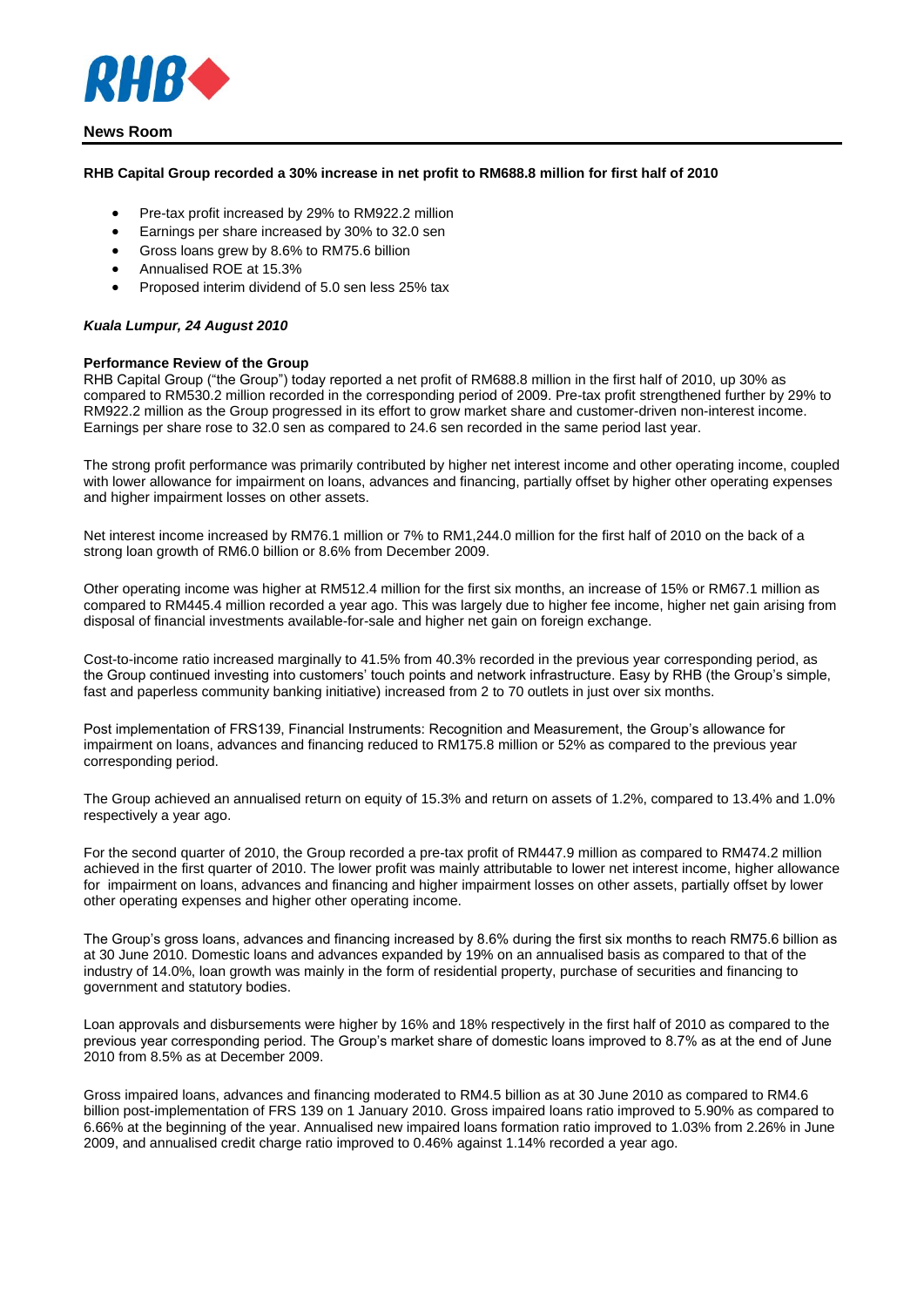

# **News Room**

For the six months to June 2010, the Group's customer deposits grew by RM3.6 billion or 4.2% as compared with the industry deposits growth of 2.3%, mainly contributed by the increase in fixed deposits by 5.0%. Market share for domestic customer deposits improved to 7.7% from 7.5% as at December 2009. Demand and savings deposits contributed 28% of the Group's deposits as compared to the industry of 25%. The Group's loans-to-deposits ratio stood at 85.5% as at 30 June 2010.

Total assets expanded by RM5.2 billion or 5% to RM120.2 billion, while shareholders' equity strengthened to RM9.3 billion as at 30 June 2010. Net assets per share rose to RM4.32 from RM4.04 as at 31 December 2009.

In view of the sustained improvement in performance of the Group, the Board of Directors has proposed an interim dividend of 5.0 sen less 25% tax amounting to RM80.8 million.

### **Performance Review of Subsidiaries**

RHB Bank Berhad ("RHB Bank") continued to be the largest contributor of the Group, accounting for 95% of the Group profit. For the first six months to 30 June 2010, RHB Bank recorded a pre-tax profit of RM876.6 million, up 35% from a year ago.

The balance sheet of RHB Bank remained strong with total assets at RM98.8 billion. Shareholders' equity stood at RM7.9 billion as at 30 June 2010.

RHB Bank continued to be well capitalised, with Risk-Weighted Capital Adequacy Ratio of RHB Bank improved to 15.69% as at 30 June 2010 with the issuance of RM1.0 billion nominal value of Subordinated Notes in April 2010.

RHB Investment Bank Berhad ("RHB Investment Bank") recorded a pre-tax profit of RM39.8 million for the first six months ended 30 June 2010, 32% lower as compared to the previous year corresponding period. The lower profit was mainly due to higher impairment loss on other assets, lower net interest income and higher other operating expenses, partially offset by higher fee income and higher net gain on disposal of financial investments available-for-sale.

RHB Investment Bank outperformed its competitors to maintain the first (1st) position in mergers and acquisitions (for deals with target Malaysian companies) and ranked second (2nd) and third (3rd) in the equities market and debt capital market respectively.

### **Significant Corporate Developments**

- 1. On 19 October 2009, RHB Capital Berhad ("RHB Capital") entered into the following agreements with PT Mestika Benua Mas ("Vendor"):
	- i. a conditional sale and purchase agreement ("CSPA") to acquire 80% of the issued and paid-up share capital in PT Bank Mestika Dharma ("Bank Mestika") for a total cash consideration of Rp3,118 billion (equivalent to RM1,163 million) ("Proposed Acquisition"); and
	- ii. a put and call option agreement to acquire a further 9% interest in Bank Mestika after its proposed initial public offering for a total cash consideration of Rp350.8 billion (equivalent to RM131 million) plus additional performance related returns of up to 15% per annum compounded annually (adjusted for dividends paid) ("Proposed Options").

The acquisition of the first 80% equity in Bank Mestika will be financed via new borrowings which in turn will be refinanced through the proceeds to be raised from the proposed renounceable rights issue of new ordinary shares of RM1.00 each in RHB Capital totaling RM1.3 billion ("Proposed Rights Issue").

Bank Negara Malaysia ("BNM") had on 4 January 2010 granted its approval to the Company to acquire up to 89% of the issued and paid-up share capital of Bank Mestika and Bursa Malaysia Securities Berhad ("Bursa Securities") had on 20 April 2010 approved the listing and quotation of up to 1,300,000,000 new ordinary shares of RM1.00 each in RHB Capital. The approval of both BNM and Bursa Securities are subject to certain conditions being fulfilled.

The shareholders of the Company had approved the Proposed Rights Issue at an Extraordinary General Meeting convened on 19 May 2010.

RHB Venture Capital Sdn Bhd ("RHBVC") (a wholly-owned subsidiary of RHB Capital of which the Company had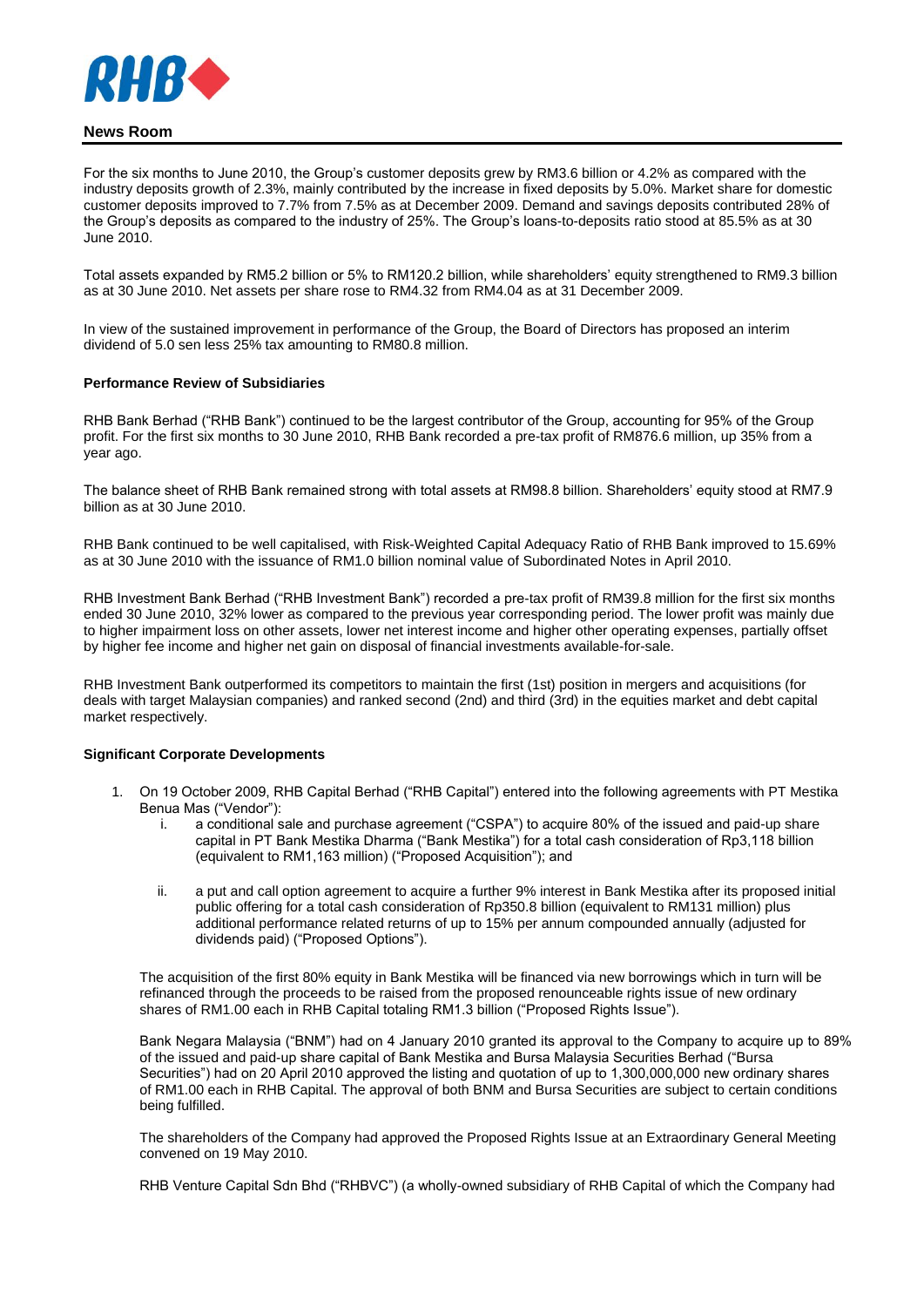

assigned all of its rights, title, interest, benefit and entitlement as well as novated all of its obligations and liabilities as contained in, inter-alia, the CSPA to RHBVC) and the Vendor, are still taking the necessary steps to fulfill the conditions precedent of the CSPA, of which the period to satisfy or waive the conditions precedent of the CSPA ('Long Stop Date') had expired on 16 July 2010. In this respect, RHBVC and the Vendor had mutually agreed to extend the Long Stop Date to 19 April 2011.

2. On 1 July 2010, RHB Bank entered into an exclusive Bancassurance Agreement with Tokio Marine Life Insurance Malaysia Berhad (formerly known as TM Asia Life Malaysia Berhad) ("Tokio Marine Life").

Pursuant to the Bancassurance Agreement, Tokio Marine Life will pay an exclusivity fee of RM100 million to RHB Bank and RHB Bank shall be committed to a 10-year exclusive bancassurance relationship with Tokio Marine Life.

Under the Exclusive Bancassurance Agreement, RHB Bank will sell, market and promote conventional life insurance products developed by Tokio Marine Life via its distribution channels and any other alternative distribution channels jointly developed by RHB Bank and Tokio Marine Life subject to the terms and conditions stipulated in the Bancassurance Agreement.

- 3. On 19 July 2010, RHB Insurance Berhad ("RHB Insurance"), a 79.5% owned subsidiary of the Company and Nissay Dowa General Insurance Co. Ltd ("Nissay Dowa") submitted a joint application to BNM to seek the approval of the Minister of Finance with the recommendation of BNM, for the transfer by Nissay Dowa of 15,200,000 ordinary shares of RM1.00 each in RHB Insurance, representing 15.2% of the issued and paid-up share capital of RHB Insurance, to RHB Capital pursuant to the proposed acquisition of the remaining equity interest in RHB Insurance not already owned by the Company as announced on 4 February 2010.
- 4. On 26 May 2010, RHB Hartanah Sdn Bhd ("RHB Hartanah"), a wholly-owned subsidiary of the Company entered into a Sale and Purchase Agreement with Bedford Land Sdn Bhd to acquire 11,596,000 ordinary shares of RM1.00 each in Positive Properties Sdn Bhd ("PPSB"), representing the remaining 50% equity interest in PPSB for a total cash consideration of RM35,003,874. The purchase consideration was arrived at based on a "willingbuyer-willing-seller" basis after taking into consideration the unaudited net assets of PPSB for the financial period ended 31 March 2010 and an independent market valuation of a plot of freehold land ("Lot 29") held by PPSB. The purchase consideration was fully settled on the even date and PPSB became a wholly-owned subsidiary of RHB Hartanah effective from 26 May 2010.

The acquisition of PPSB is to enable RHB Capital to fully control PPSB and thus facilitate future development on Lot 29. The acquisition of PPSB represents a long-term strategic plan of RHB Capital to consolidate all of the RHB Banking Group's Kuala Lumpur City Centre operations into a single location for better operational efficiency.

5. On 8 July 2010, RHB Hartanah entered into a Share Sale Agreement with Rashid Hussain Berhad (in members' voluntary liquidation) ("RHB") to acquire the entire issued and paid-up share capital of RHB Property Management Sdn Bhd ("RHBPM"), comprising 500,000 ordinary shares of RM1.00 each in RHBPM, from RHB for a cash consideration of RM5.36 million ("Proposed Acquisition").

RHBPM is in the business of providing property management services to the RHB Capital Group of Companies.

The Proposed Acquisition was completed on 16 July 2010, whereby on even date RHBPM became a whollyowned subsidiary of RHB Hartanah.

## **Prospects for the Year**

"The Malaysian economy is expected to grow at over 6% in 2010 extending the positive momentum from the first half 2010 growth of 9.5%. The 10th Malaysian Plan is expected to provide a fresh impetus for the country to enhance and create a sustainable long term economic growth.

On the back of a resilient domestic economy and positive outlook for global recovery, the Malaysian banking sector is expected to remain healthy with ample growth opportunity. We are optimistic of a stronger market demand for banking products and services and the capital markets are expected to remain active in the second half of 2010," said Dato' Tajuddin Atan, Group Managing Director.

"We will continue to focus on building our core businesses. We have expanded Easy by RHB outlets fivefold to 70 currently, and is on track to close the year with 120 outlets; together with its Bancassurance partnership and the thirdlargest self service terminals network of over 1,300 in the country, the significantly expanded network will provide the key